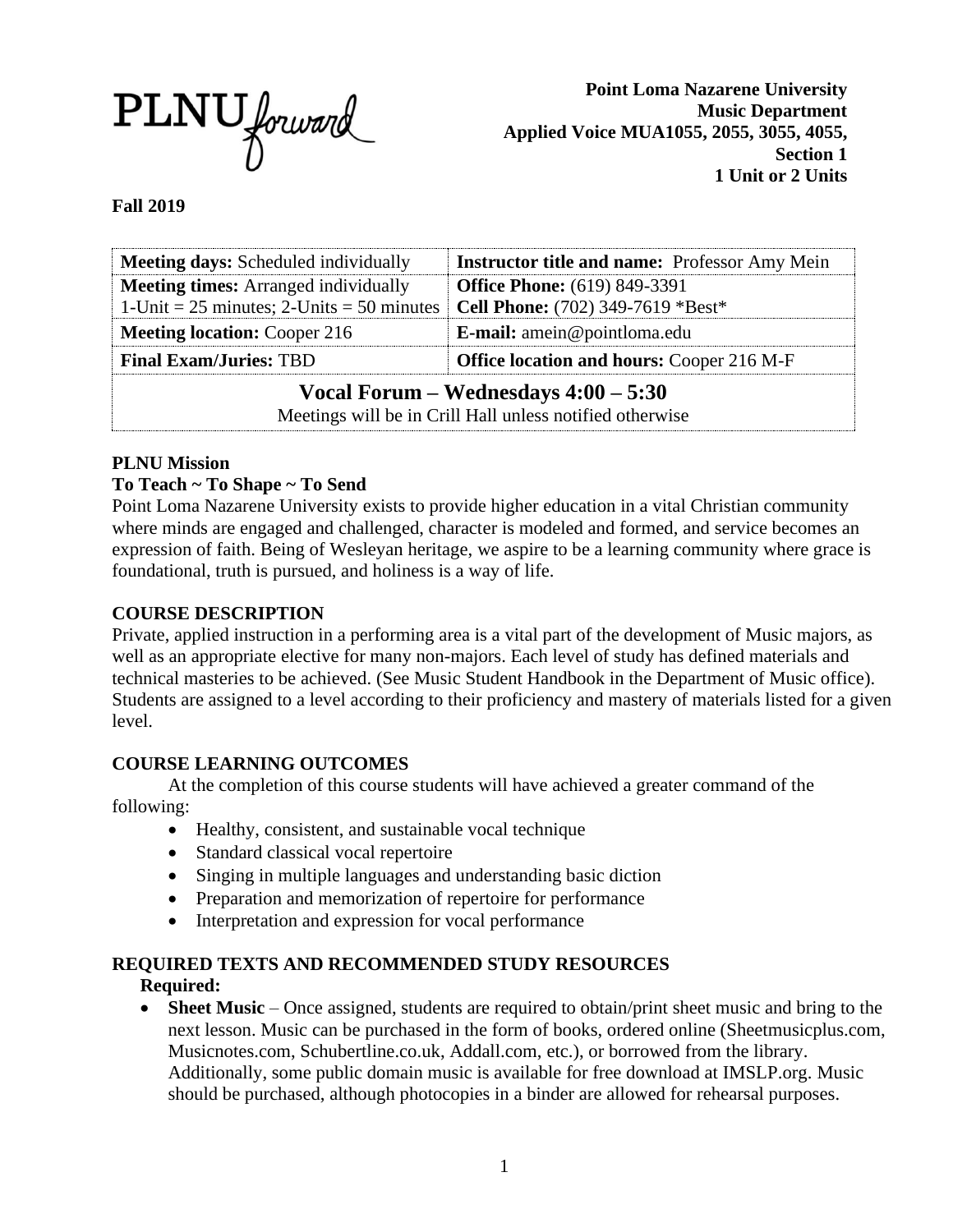- **Recording Device** (phone, laptop, digital recorder, etc.) Students are expected to record all lessons and coachings. This recording will be used later during rehearsal time and in journal writing.
- **Two - 3 Ring Binders** Students will use this to organize double-sided sheet music and to keep other related material. One binder is for your personal use and the other is for the pianist or coach.

### **Recommended**:

• Devices or Digital Applications for pitch (pitch pipe) and tempi (metronome.)

# **EVALUATION**:

# **Method of Instruction:**

- Guidance and explanation of vocal topics at lessons and studio class.
- Assignment of a variety of songs/arias in multiple languages.
- Homework as an aid to ongoing vocal exploration.
- Exposure to various levels of student, faculty, and professional singers.
- Follow-up on outside rehearsal methods and time.

## **Grading Procedures:**

| Lesson Involvement               | 40%   |
|----------------------------------|-------|
| <b>Vocal Forum Participation</b> | 20%   |
| Assignments                      | 20%   |
| Final Performance/Jury           | 20%   |
|                                  | 100\% |

# **1. Lesson Involvement:** 40%

Evaluation based prompt and regular attendance, preparedness, and progress.

# **2. Studio Class Participation:** 20%

Students must perform a minimum of four times in studio class. Students are expected to be prompt, participate in classroom discussions, and be attentive, respectful audience members. All music majors and scholarship recipients MUST attend studio class. Lack of participation will result in a 20% reduction in the final grade.

### **3. Assignments:** 20%

Assignments are completed as specified by instructor and submitted in a timely fashion on Canvas. Assignments will include, but are not limited to a study for each song assigned and IPA transcriptions of foreign languages texts. A personal journal of vocal study is recommended but not required.

### **4. Final Performance/Jury:** 20%

See final exam policy below regarding requirements for majors and non-majors.

### **Grading scale:**

| A    | 93%-100%      |  |
|------|---------------|--|
| A-   | $90\% - 92\%$ |  |
| $B+$ | 87%-89%       |  |
| B    | 83%-86%       |  |

| B- | 80%-82% |
|----|---------|
|    | 77%-79% |
| C  | 73%-76% |
|    | 70%-72% |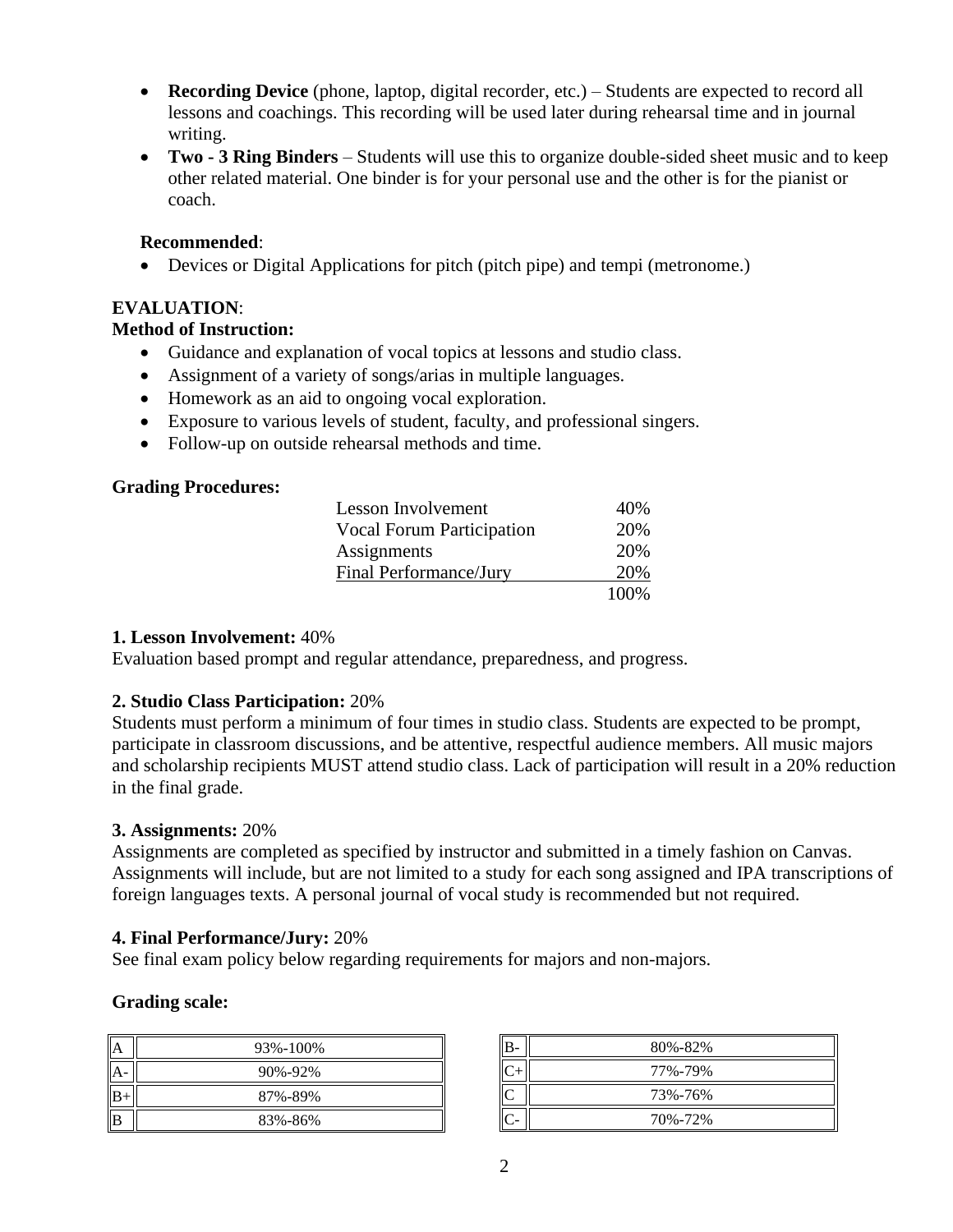| $\mathbf D$             | .69%<br>$7\%$             | II<br>. . | 52%<br>۵۵۰٬<br>$\eta$<br>n |
|-------------------------|---------------------------|-----------|----------------------------|
| $\overline{\mathbb{D}}$ | $-66%$<br>30 <sub>0</sub> | ∥F        | 59%<br>$\Omega_{\infty}$   |

**ATTENDANCE POLICY**: Scheduled lessons and studio classes will begin on time. Therefore, students should plan to arrive and enter the voice studio at least five minutes early so that no time is lost. Tardiness may negatively affect the lesson/studio grade. Please walk into the voice studio (do not knock on the door) and have a seat quietly until the lesson start time. One-credit lessons are 25 minutes in length and two-credit lessons are 50 minutes in length. Lessons may go over in length if agreed upon by both instructor and student.

Students are expected to attend all scheduled lessons and studio classes. Students are granted one unexcused absence (to be used for illness, emergencies, etc.) Further absences will only be excused only at the instructor's discretion and if notification is given to the instructor 12 hours before the scheduled start time. Absences beyond the allotted amount will negatively impact the Lesson Involvement and/or Vocal Forum Participation components of the grade and may result in a failing grade. Whether the absence is excused or not, it is expected that students will notify the instructor by text or email.

**MAKE-UP POLICY**: Unexcused lessons will not be granted a make-up time. Lessons that occur on school holidays will not be made up. Make-up lessons will be given only for excused absences and in the event of instructor cancellation. Make-up lessons due to excused absences are contingent upon instructor and student schedule availability. Professor Mein requests that in the event of an upcoming known absence, students make arrangements to switch lesson times with one another in order to avoid further scheduling accommodations.

**HOMEWORK**: Students in MUA 1055 and MUA 2055 are expected to complete weekly practice logs on Canvas. A weekly journal is required – students may choose to use a personal paper journal or they may follow the guided journal questions on Canvas, due Mondays. Further assignments may be given at Professor Mein's discretion.

### **TESTS**:

- Students will be required to perform all repertoire memorized in studio class past fall break.
- A qualifying jury is required for advancement to MUA 3055 at the time of the 2055 jury. The exam will include the required repertoire, sight-singing, scales, and arpeggios.

**FINAL EXAMINATION POLICY**: All music majors with a voice emphasis and vocal scholarship recipients will be required to perform a jury as their final exam at the end of the semester during finals week. All repertoire performed on a jury must be newly presented by the student without having been presented on a previous jury. Additionally, the opening jury piece chosen by the student must not have been the sole piece performed that semester on a departmental recital.

Juries are conducted during finals week. Further details of dates and times will be given in studio class.

All other students will perform a "mock jury" on the final scheduled studio class as their final exam.

**EXTRA CREDIT PROJECTS:** Vocal concert reports may be granted as extra credit opportunities if agreed upon by the instructor prior to the performance date.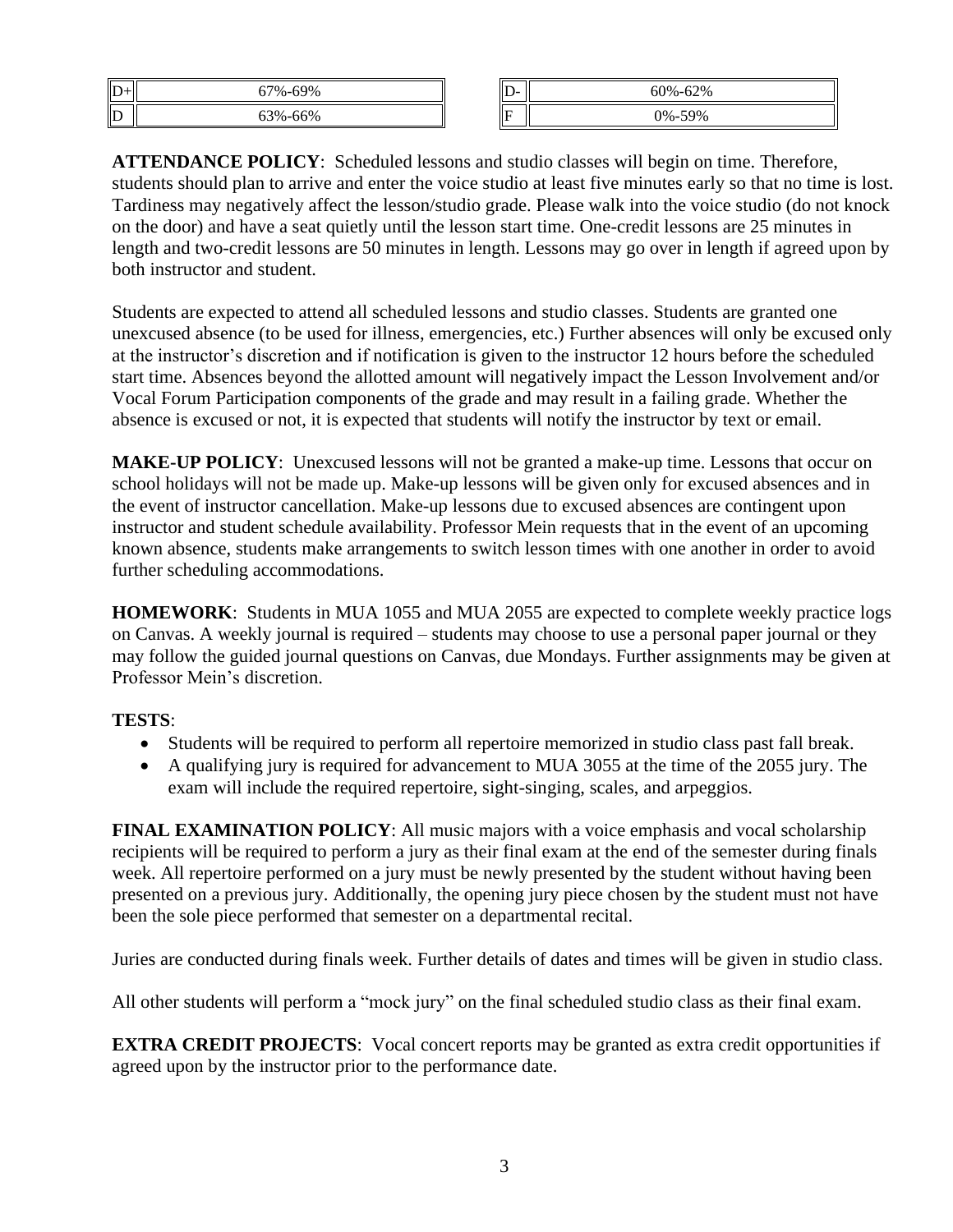**CELL PHONE USE**: Phones may be used as recording devices in private lessons. Out of respect for the musical rehearsals and performances of students in studio class, mobile devices are to be silenced and used only for self-recording for personal use.

**INSTRUCTOR AVAILABLITIY:** Office hours will be posted on the studio door (C216) and published electronically once the final schedule has been determined. Students may text, e-mail, or verbally request a private conference with Professor Mein.

**SPIRITUAL GOALS:** PLNU strives to be a place where you grow as whole persons. To this end we provide resources for our graduate students to encounter God and grow in their Christian faith. At the Mission Valley campus, we have an onsite chaplain, Rev. Nancy Pitts who is available during class break times across the week. If students have questions, a desire to meet with Rev Pitts or prayer requests you can contact her directly at gradchaplainmissionvalley@pointloma.edu. In addition there are resources for your Christian faith journey available

at http://www.pointloma.edu/experience/faith/graduate-student-spiritual-life

## **PLNU COPYRIGHT POLICY**

Point Loma Nazarene University, as a non-profit educational institution, is entitled by law to use materials protected by the US Copyright Act for classroom education. Any use of those materials outside the class may violate the law.

## **PLNU ACADEMIC HONESTY POLICY**

Students should demonstrate academic honesty by doing original work and by giving appropriate credit to the ideas of others. Academic dishonesty is the act of presenting information, ideas, and/or concepts as one's own when in reality they are the results of another person's creativity and effort. A faculty member who believes a situation involving academic dishonesty has been detected may assign a failing grade for that assignment or examination, or, depending on the seriousness of the offense, for the course. Faculty should follow and students may appeal using the procedure in the university Catalog. See Academic Policies in the Graduate and Professional Studies Catalog for definitions of kinds of academic dishonesty and for further policy information.

### **PLNU ACADEMIC ACCOMMODATIONS POLICY**

If you have a diagnosed disability, please contact Jean Moncada in the Center for Student Success (CSS) within the first two weeks of class to demonstrate need and to register for accommodation by phone at (619) 563-2849 or by e-mail at jmoncada@pointloma.edu. Ask your academic advisor or program director for any additional accommodation information.

### **PLNU ATTENDANCE AND PARTICIPATION POLICY**

Regular and punctual attendance at all classes is considered essential to optimum academic achievement. If the student is absent from more than 10 percent of class meetings, the faculty member can file a written report which may result in de-enrollment. If the absences exceed 20 percent, the student may be de-enrolled without notice until the university drop date or, after that date, receive the appropriate grade for their work and participation. See Academic Policies in the Graduate and Professional Studies Catalog for additional detail.

## **ADDITIONAL STUDIO GUIDELINES:**

### **REPERTOIRE:**

1 st year (MUA 1055 level) – minimum of 4 songs including 2 languages (incl. English)  $2<sup>nd</sup>$  year (MUA 2055 level) – minimum of 5 songs including 3 languages